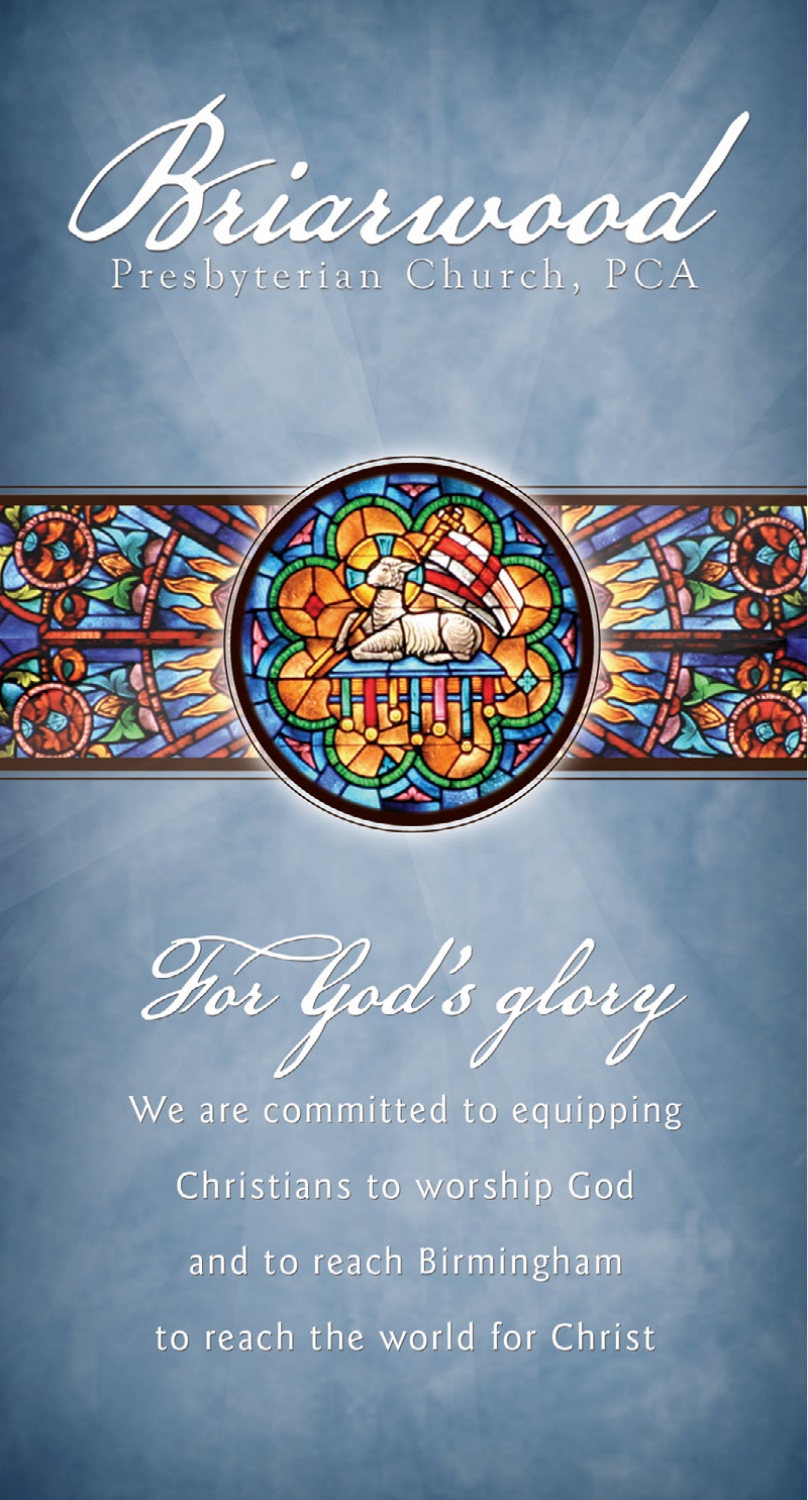

#### **Morning Services of Divine Worship – Resurrection Lord's Day, April 17, 2022**

#### **Worship Leaders**

Dr. Harry L. Reeder III, Pastor/Teacher Mr. Bruce Stallings, Executive Pastor Mr. Hunter Goff, Organist Dr. John Haines, Worship Pastor Rev. Daniel Cason, Pianist

#### THE GATHERING OF GOD'S PEOPLE

*And all who believed were together and had all things in common. Acts 2:44*

**Call to Worship and Preparation from the Psalms** Psalm 16:10-11

All: **For You will not abandon my soul to Sheol, or let Your holy one see corruption. You make known to me the path of life; in Your presence there is fullness of joy; at Your right hand are pleasures forevermore.**

#### **Prelude and Time of Meditation and Confession**

*"See, What a Morning"* (Getty / Townend) Praise Team and Orchestra

*Life-giving God, quicken me to call upon Your Name, for my mind is ignorant, my thoughts vagrant, my affections earthly, my heart unbelieving and only Your Spirit can help my infirmities. I approach You as Father and Friend, my portion forever, my exceeding joy, my strength of heart. I believe in You as the God of nature, the ordainer of providence, the sender of Jesus, my Savior. My guilty fears discourage an approach to You, but I praise You for the blessed news that Jesus reconciles me to You.*  adapted from *The Valley of Vision*

#### **Invocation**

**Gospel Word of Salvation**

**Greeting of Grace and Peace\*** 

**Hymn of Resurrection\*** *<i>"Christ the Lord Is Risen Today"* (Rutter)

#### **The Confession of Truth\*** The Apostles' Creed

Leader: *Christian, what do you believe?*

All: **I believe in God, the Father Almighty, Maker of heaven and earth: And in Jesus Christ, His only Son, our Lord; who was conceived by the Holy Spirit, born of the virgin Mary, suffered under Pontius Pilate, was crucified, dead, and buried; He descended into hell; the third day He rose again from the dead; He ascended into heaven, and is seated at the right hand of God, the Father Almighty. From there He shall come to judge the living and the dead. I believe in the Holy Spirit, the holy \*catholic church, the communion of saints, the forgiveness of sins, the resurrection of the body, and the life everlasting. Amen.**

*\*universal*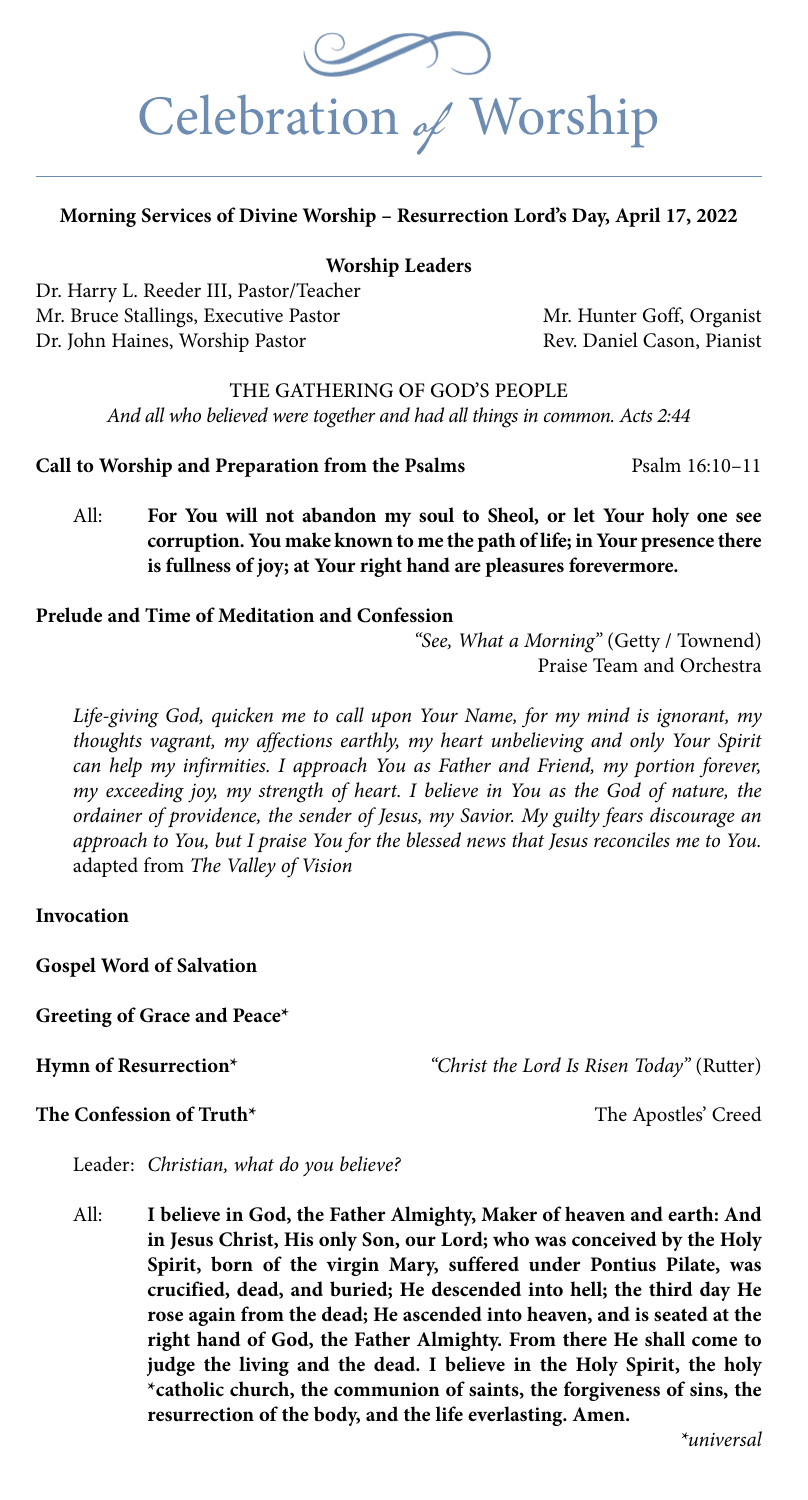### They will call upon My name, and I will answer them. Zechariah 13:9<br>Pastoral Prayer of Intercession THE PETITIONING OF GOD'S PROVIDENCE *They will call upon My name, and I will answer them. Zechariah 13:9*

#### **Pastoral Prayer of Intercession**

#### THE ADORATION OF GOD'S GLORY

*Praise the Lord! It is good to sing praises to our God... Psalm 147:1a*

#### **Presentation and Consecration of God's Tithe and Our Offerings**

Honor the LORD with your wealth and with the first fruits of all your produce; *then your barns will be filled with plenty, and your vats will be bursting with wine. Proverbs 3:9–10*

**Musical Offering of Worship** *"Yahweh"* (Stefanovich) Sanctuary Choir and Orchestra

**Singing of Psalms, Hymns, and Spiritual Songs\***

*"Christ Is Risen, He Is Risen Indeed"* (Cash / Getty)

#### THE PROCLAMATION OF GOD'S WORD

*All Scripture is breathed out by God and profitable for teaching, for reproof, for correction, and for training in righteousness... II Timothy 3:16*

**Prayer of Illumination\***

**New Testament Reading\*† I** Corinthians 15

**Exposition of God's Word** Pastor Reeder

V. Holy Week in Biblical Perspective *Resurrection Lord's Day* "Resurrection – Reality – Redemption" I Corinthians 15

#### THE CONSECRATION OF GOD'S PEOPLE *For the Love of Christ controls us... II Corinthians 5:14a*

**Pastoral Benediction\***

**Congregational Affirmation\*** *"The Day of Resurrection"* Hymn 226 v. 1

**Postlude** *"Jesus Christ Is Risen Today"* (Williams)

\*The congregation is requested to stand, if able. †K4–3rd grade dismiss to the Children's Auditorium for Children's Worship.

Following the 8:00 service, Children's Worship participants will be escorted to their Sunday School rooms. Following the 10:55 service, please pick up K4–3rd grade children in the Children's Auditorium. A Prayer Team is available following both morning services just to the right of the pulpit platform. The 8:00 a.m. service is also "signed" each week in the Worship Center.

> Sunday morning services are broadcast live on WLJR 88.5 FM. The 8:00 and 10:55 a.m. services are available online at briarwood.org/livestream. Texts used with permission granted through CCLI License agreement 124545. Scripture quotations are from the Holy Bible, English Standard Version.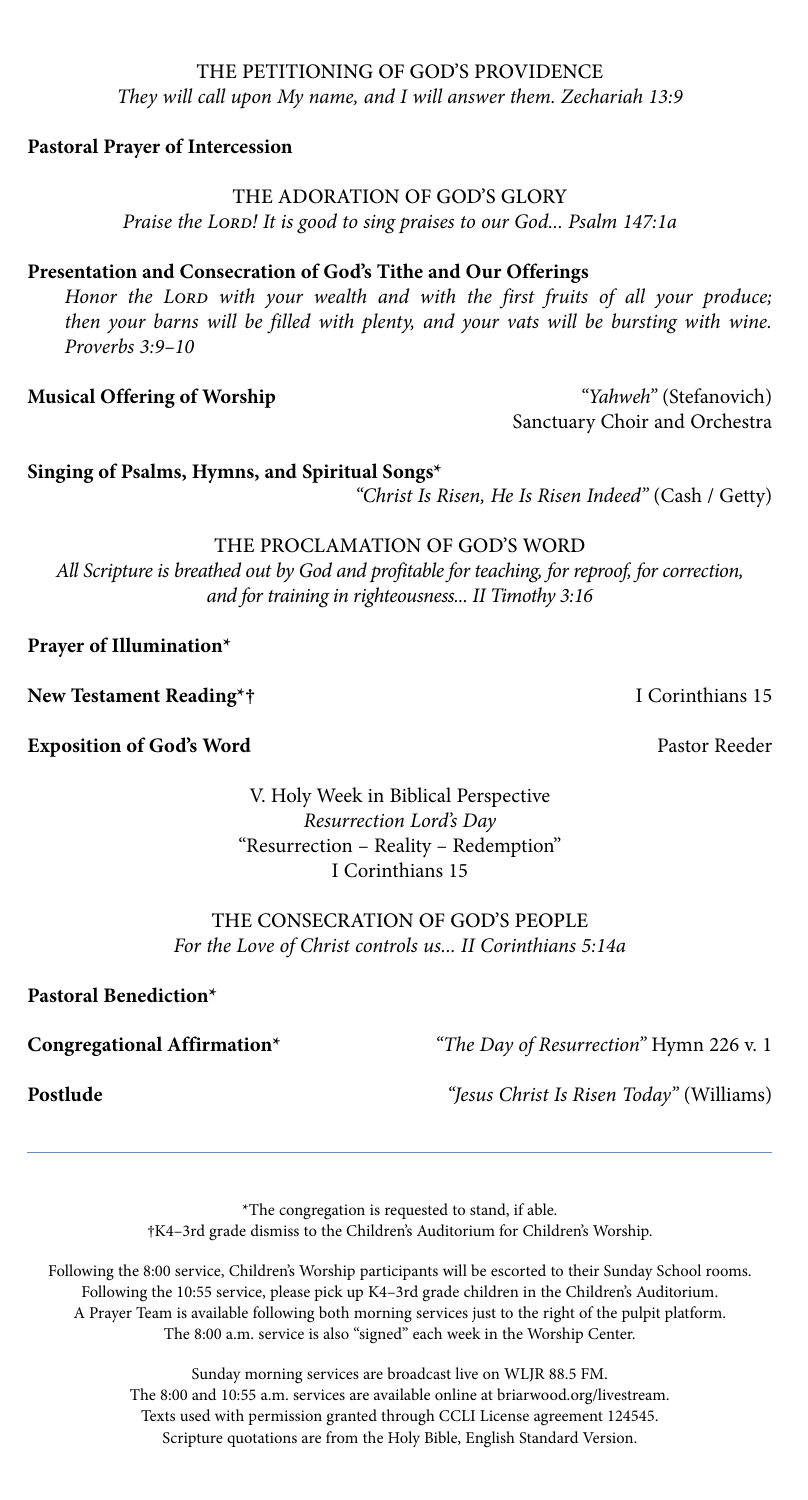Fellowship  $\phi$  Worship

#### **Resurrection Evening Worship Recital – 6:00 p.m.**

**Prelude** Daniel Cason

**Welcome** John Haines

**Call to Worship** Psalm 149:1–2

Leader: *Praise the Lord.* Sing to the Lord a new song, His praise in the assembly of  *the godly!*

#### All: **Let Israel be glad in his Maker; let the children of Zion rejoice in their King!**

#### **Prayer of Invocation**

**Greeting**

#### **Resurrection Worship Recital**

Ron Philley, Volunteer Assistant Worship Leader

Elizabeth Jordan, Volunteer Assistant Worship Leader

Shane Davis, Volunteer Assistant Worship Leader

Angie and Chris Neugent; Chris Neugent, Orchestral Director

Hunter Goff, Organist

Daniel Cason and Guest Artists; Daniel Cason, Pianist

Kimberly Cater Jones, Soprano Janis Nichol, Flutist

**Benediction\*** Pastor Reeder

**Congregational Response\*** *"He Lives"* Hymn 220 v. 1

**Postlude** 

**Morning Worship** – The Lord's Day morning worship services are live and in person at 8:00 and 10:55 a.m. They are also streamed on the Briarwood Website, Facebook Live, Apple TV, Roku and the Briarwood App. For more info go to briarwood.org/watch.

**Sunday School Communities** – Sunday School for all ages is at 9:30 a.m. each Sunday. For a complete list of classes go to briarwood.org/sundayschool.

**Evening Worship** – Evening worship is at 6:00 p.m., and is also streamed on the Briarwood Website, Facebook Live, Apple TV, Roku and the Briarwood App.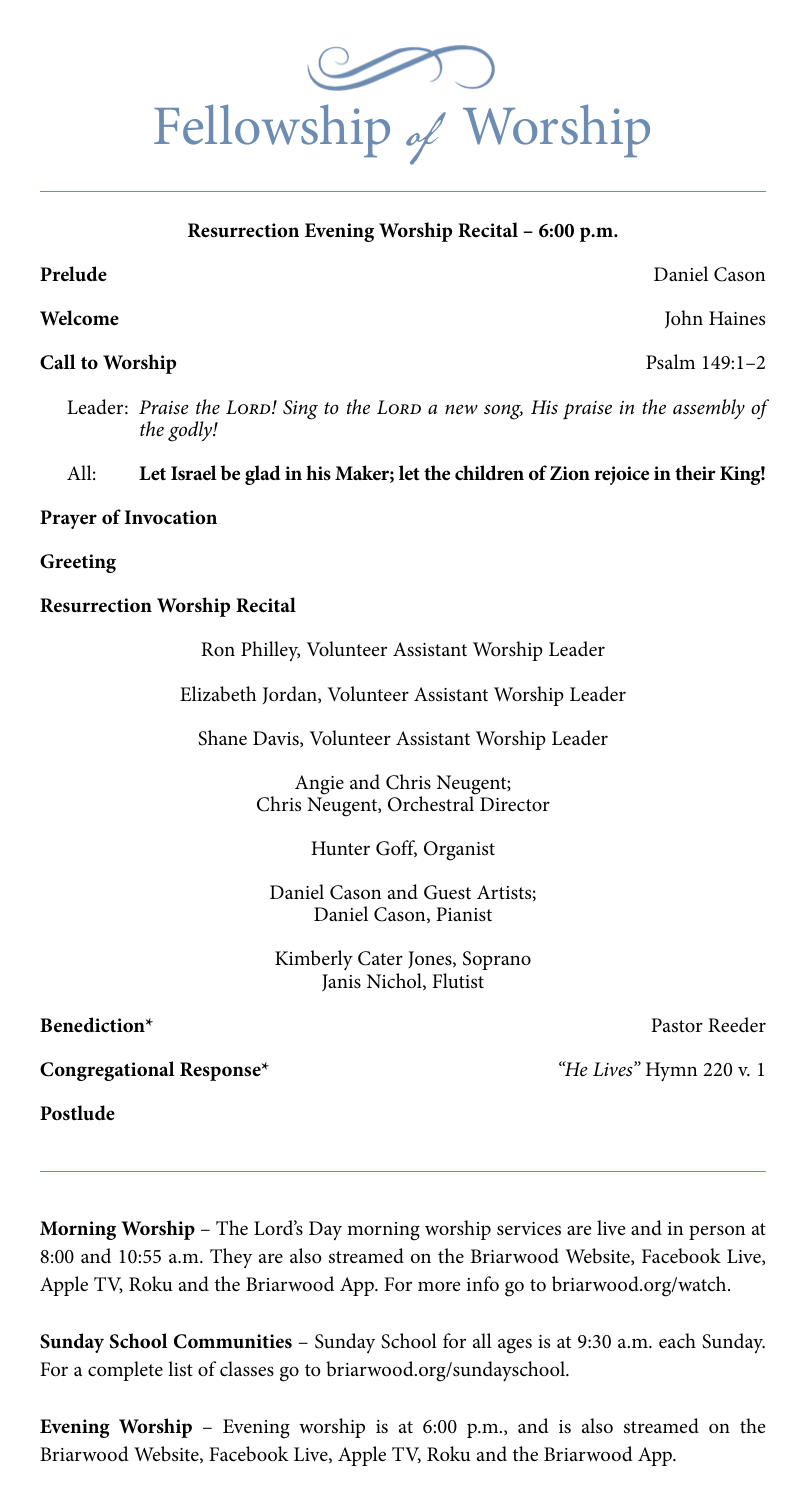## Announcements

**Officer Nominations—**Deacon and Elder nominations for the Class of 2025 will be accepted from the congregation during the month of May. Nominating forms will be available on Sunday, May 1, at the various information stations throughout the church. The deadline for nominations is Tuesday, May 31, 2022.

**Trailblazers—**Tuesday, April 26, join us for a free showing of *American Underdog*, the Kurt Warner story, at Cahaba Ridge in the Theatre at 1:00 p.m. Contact Sharon at 205-776-5320 or sjohnston@briarwood.org for more information.

**Briarwood Golf Fellowship and Outreach—**Invite a friend to join you at the Bent Brook Golf Course on Wednesday, April 27. Register at questrecreation.org or call 205-776-5237.

**Vacation Bible School** will be June 6–10 from 9:00 a.m.–12:00 p.m. each day and is open to Briarwood members and visitors. Come learn each day about being a new creation in Christ from II Cornithians 5:17. Register at briarwood.org/vbs.

**Trailblazers Travel—**June 13–15 to The Cove in Asheville, North Carolina. The guest speaker will be Voddie Baucham, Jr., author of *Fault Lines* and *Expository Apologetics*. For more information, contact Sharon at sjohnston@briarwood.org or 205-776-5320.

**Nursery Volunteer Team—**The nursery needs church members to volunteer to be part of the new Nursery Volunteer Team. If you are interested, contact Alison at acraig@briarwood.org.

**High Schoolers job opportunity—**Briarwood Grounds Department is looking for summer help. The schedule is Monday–Friday from 7:00 a.m.–3:30 p.m. Contact Robert Clifton at 205-776-5234 or rclifton@briarwood.org.

**Christian Medical Ministry Mission Trip Needs—**Donate new ibuprofen (200 mg), acetaminophen (500 mg), and cough+cold medicine for a medical trip to the Dominican Republic. Contact CMMA with questions at 205-776-5470.

**Donate to Briarwood's Ukraine Relief Fund**—Write a check payable to Briarwood Presbyterian Church with "Ukraine Relief" in the memo line. Through Briarwood's Disaster Relief Fund, donations will go directly to provide aid to those in the Ukrainian crisis.

**The Peddler is back** for pick-up at one of several kiosks around the church. Submit your ad to briarwood.org/peddler. Contact Wendy Long at wlong@briarwood.org or 205-776-5208.

**Wednesday Morning Bible Study—**Dave Matthews leads a study of Nehemiah in A–105-A on Wednesdays at 10:00 a.m.

#### **New Job openings**—

**Director of Accounting.** Seeking a qualified accountant with a Bachelor's Degree in Accounting, CPA preferred. Experience and knowledge of generally accepted accounting principles and procedures, budgeting, and personnel procedures required. Strong communication and interpersonal skills a plus. Send résumé to Matt Moore at mmoore@briarwood.org.

**Briarwood Christian School Teachers.** Full-time positions available in the Lower School Elementary (3rd–6th grades). Send a cover letter and resume and/or questions to bcsemployment@bcsk12.org.

**See all the current job opportunities** for Briarwood ministries and ministry partners at briarwood.org/employment to find details on open positions as well as how to apply.